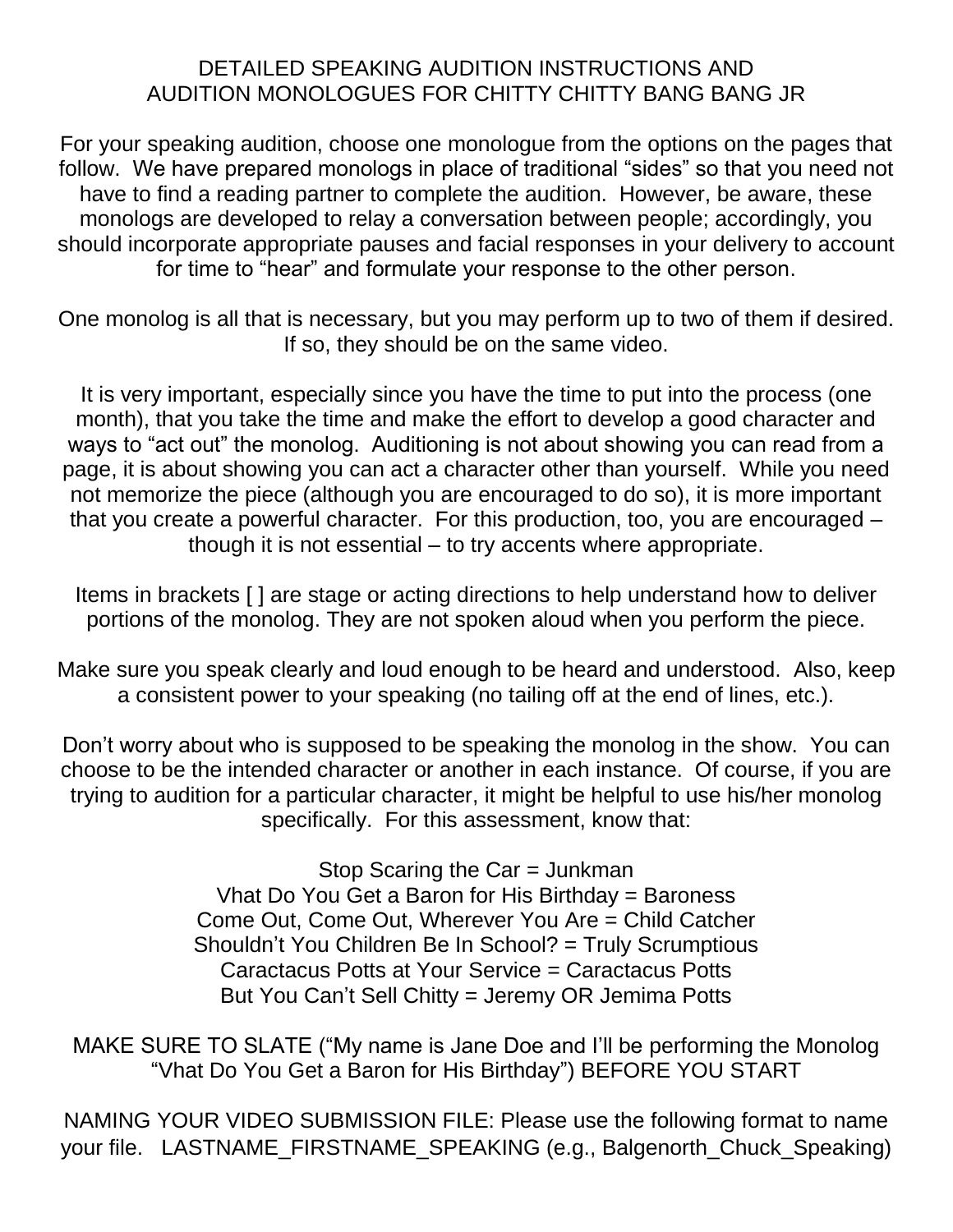# **STOP SCARING THE CAR (CHARACTER = JUNKMAN)**

**Coggins, you got any scrap metal to sell?**

**[Pointing to Chitty]**

**What about that hunk of iron?**

**[sarcastically]**

**Oh! It won the Grand Prix three years running, did it? And it was the Pride of England, was it? Yeah, well it might have been a great car before, but today I'll give you fifteen bob for it!**

**Fine, I'll give you thirty bob then. I'll pick her up Wednesday.**

**[the Potts children protest that Coggins can't sell Chitty and ask what the Junkman will do with it – with great scary emphasis he says]**

**I'm going to crush it up until it's one solid piece of metal. Then I'm going to put it in a fiery furnace and melt it down till it's nothing but liquid iron. That's what I'm going to do with it.**

**[Mr. Potts indicates that the Junkman is scaring the children, the children add he's scaring the car, too – the Junkman chuckles]**

**I'll be back Wednesday . . . scarin' the car, oh brother . . .**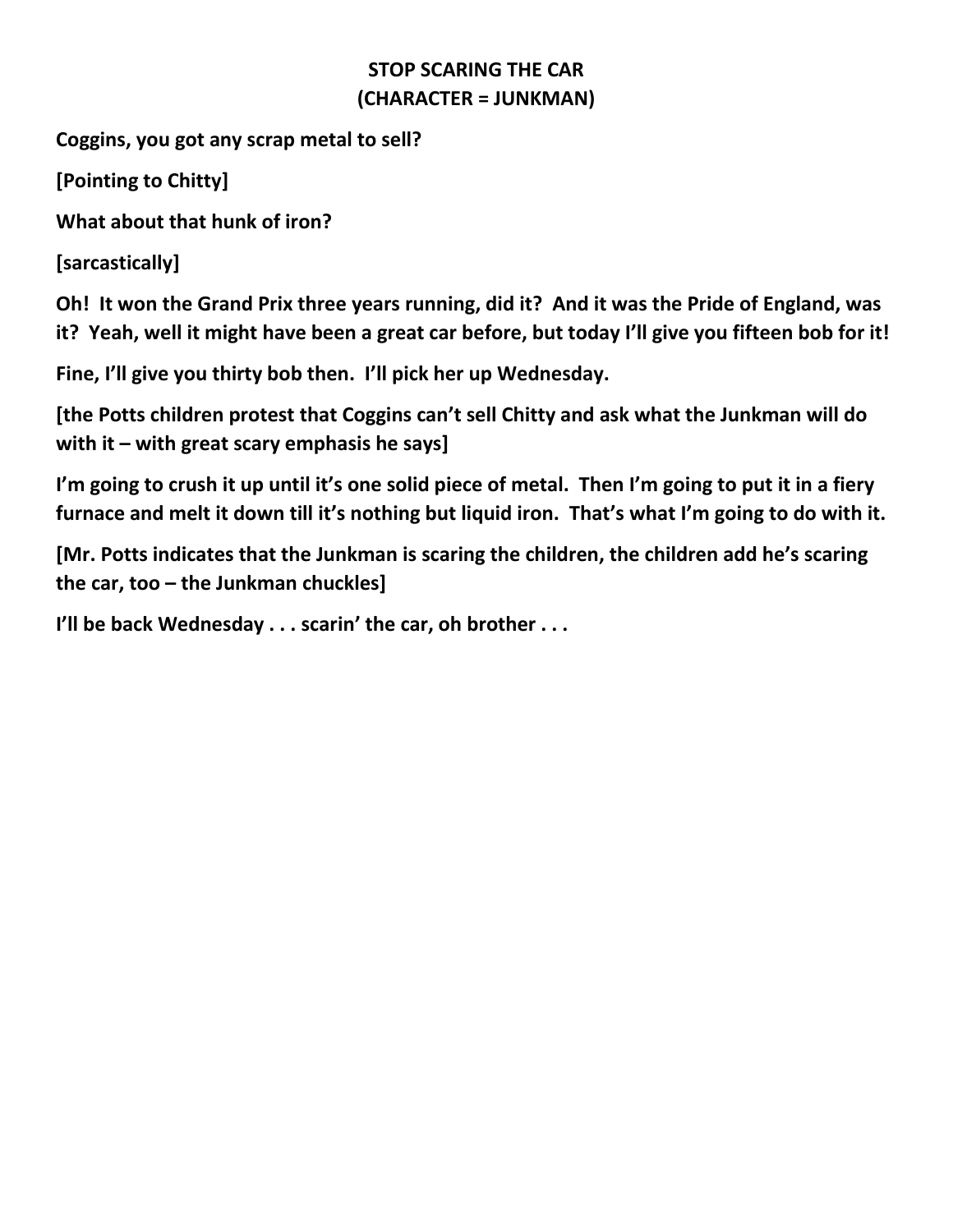# **VHAT DO YOU GET A BARON FOR HIS BIRTHDAY (CHARACTER = BARONESS)**

**I know a little Baron who has a chu-chi-woo-chi birthday coming up! Yes, I mean you, the ruler supreme of all Vulgaria! Now, vhat shall I give my little bombi-oo-chi-wootchi?**

**You vant the car that defeated us in the Grand Prix – THREE times? But that was years ago!**

**Well, if you vant it that badly, then you must have it my little teddy bear.**

**[picks up the phone and dials]**

**Is this Boris, the spy? [pause] Password? The password is, I vill have you hung upside down by your pinkie toes unless you speak to me now. That's better – ve vant the car that won the Grand Prix.**

**Yes, it did crash and burn, but now it's in England at a place called Coggins Garage. I vant that car brought to Vulgaria in time for the Baron's birthday celebration. Find it – or else!**

**I'm glad to hear it. You'd like to see my references? Well, I make it a point never to bring references. A very old fashioned idea to my mind. The best people never require them, now. The best people also give every second Wednesday off from six ' til late and that is what I will take. I believe a trial period might be wise. I'll give you one week. I should know by then! I'll see the children now.**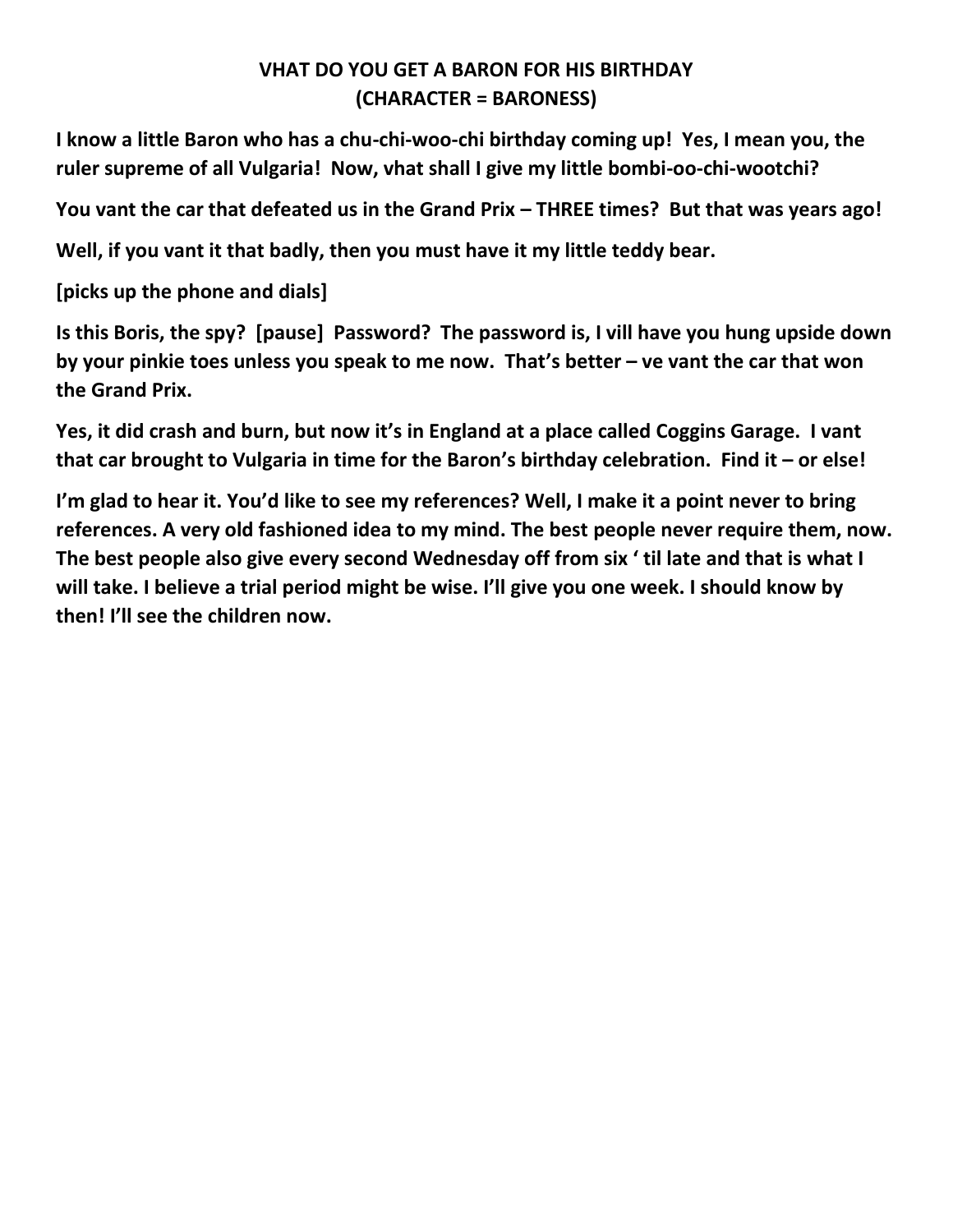## **COME OUT, COME OUT, WHEREVER YOU ARE (CHARACTER = CHILD CATCHER)**

**[Entering toy shop and speaking, indirectly as he looks around, to the toymaker.]**

**There are children here. I can smell them.**

**My nose is never wrong. I can smell their blood and when I find them you will have made your last toy.**

**[pretending to give up so he can catch them by surprise]**

**My nose must have been mistaken. There are no children here.**

**[re-enters and tries to lure the children out of hiding with treats]**

**Lollipops, cherry pie, cream puffs, ice cream! All free!**

**Treacle tarts - all for free!** 

**Come along kiddie-winkies!**

**[traps the children in his wagon]**

**Hah! Gotcha!**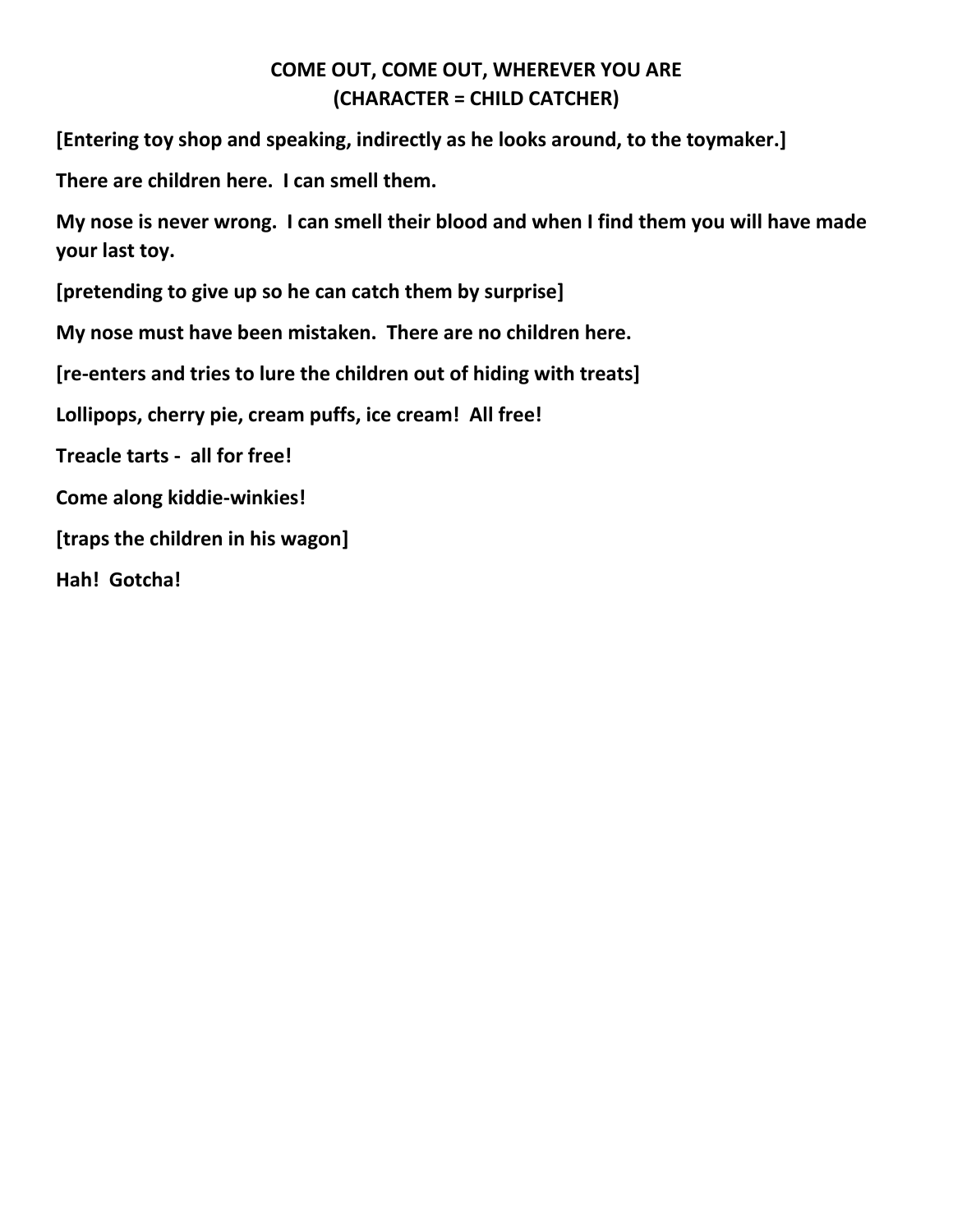# **SHOULDN'T YOU CHILDREN BE IN SCHOOL? [CHARACTER = TRULY SCRUMPTIOUS]**

**[Truly enters on a motorbike that is out of control – she is screaming]** 

**Ahhhh! The throttle! The throttle – it's stuck!**

**[Mr. Potts races after her and turns off the engine – Truly is less than grateful]** 

**Look what you've done to my motorbike. I may never get it started now.**

**[Potts suggests what is wrong]**

**Indeed, an adjustment to the butterfly valve? Nonsense. I'm fairly certain that I need a new choke pull spring.**

**[Jeremy and Jemima offer their father to fix the motorbike as he is an inventor]**

**Excuse me, but shouldn't you be in school? [pause for answer]**

**A holiday, you say, and what holiday might that be? [pause for answer]**

**Eastmas? Halfway between Easter and Christmas? Now I'm certain you children should be in school.**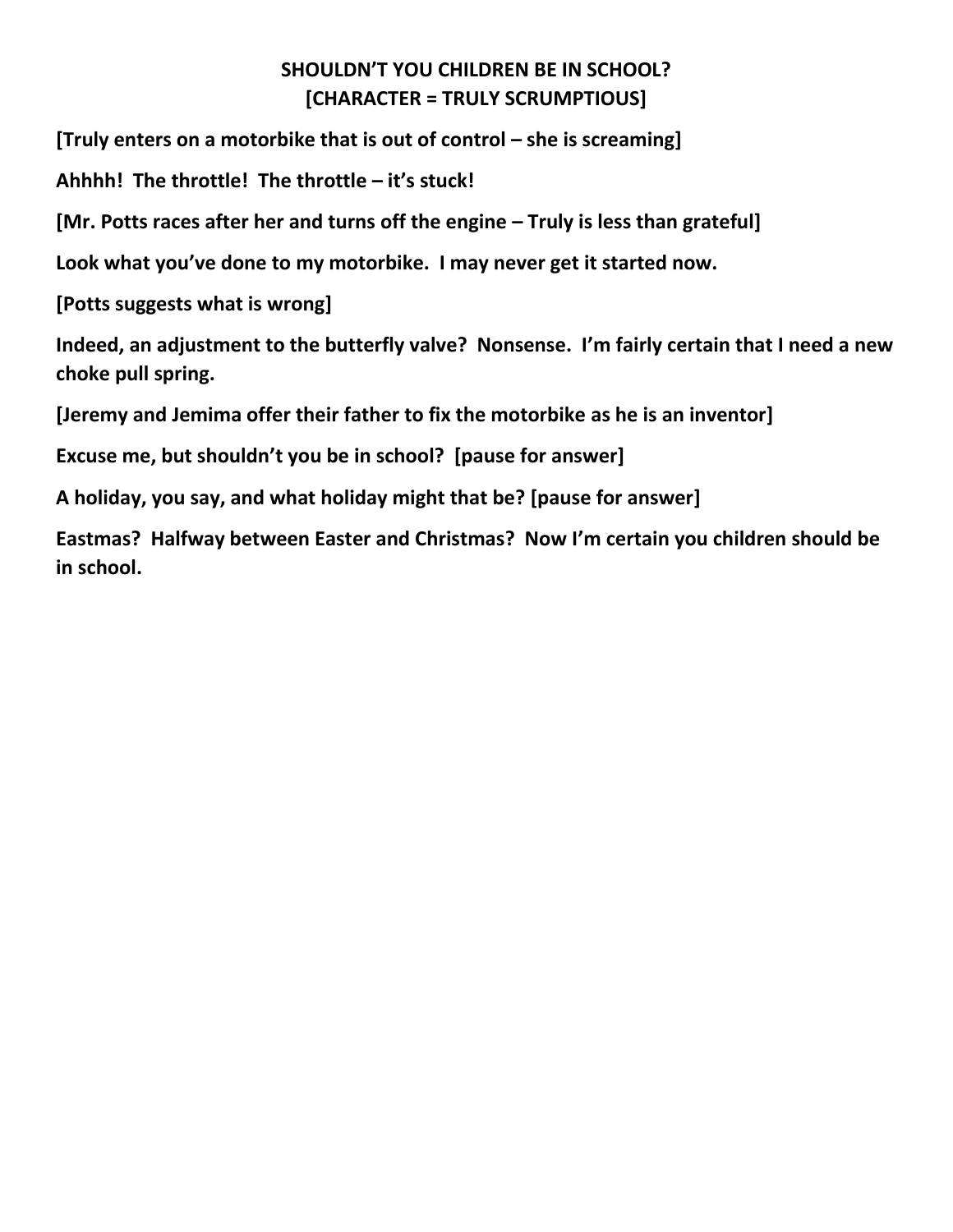# **CARACTACUS POTTS AT YOUR SERVICE [CHARACTER = CARACTACUS POTTS]**

**Allow me . . . Caractacus Potts at your service.**

**[Truly introduces herself by first name only]**

**Yes, truly, allow me - - [pause] Oh, your name is Truly!**

**[The children offer Truly a piece of candy that their father invented just that morning]**

**Yes, I did make that candy just this morning - -**

**No, it's not supposed to have holes, but the problem is . . .** 

**Oh, you think that the boiling point of my sugar is too high, do you. An expert on candy making are we?**

**[had been tinkering with the motorbike the whole time – finishes and . . .]**

**Give it a try - -**

**[Truly kick starts the bike and it the engine putters]**

**Butterfly valve – told you so – have a good day, Truly.**

**[Truly drives off purposely saying Mr. Potts name incorrectly as Mr Crackpotts]**

**[yelling after her]**

**That's Caractacus! [muttering to himself] Vicious, interfering, confounded woman!**